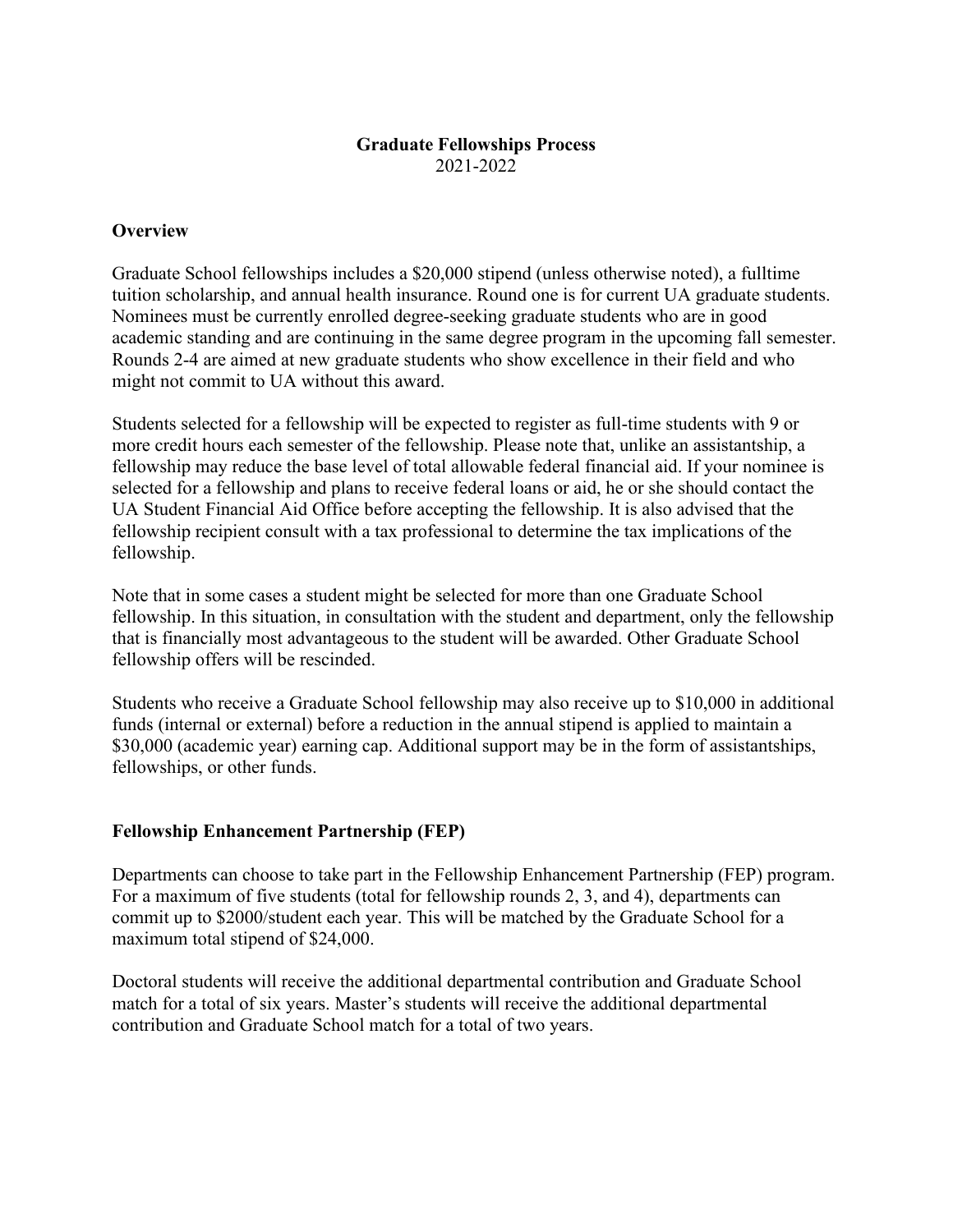# **Limits on the number of students who can be nominated in each round**

1) *GCF*: Two students or 5% of the department/program fall 2020 graduate enrollment, whichever is greater. If the department offers both a master's and a doctoral degree, three students may be nominated

2) *NAA*: Two students or 5% of the department/program fall 2020 graduate enrollment, whichever is greater. If the department offers both a master's and a doctoral degree, three students may be nominated

3) *MGF*: No limits

# **Nomination Procedures**

Submit your nominations electronically at https://slate.ua.edu/register/fellowship-nomination. The nomination package must include:

- At least one letter of nomination. See included guidelines on writing nomination letters. If 0.5 FTE assistantship matching is required there must be a letter from the chair stating that the department is willing to make this commitment.
- Letters of recommendation and a CV/résumé are required for fellowship nominations. If your nominee did not digitally submit these as part of their UA Graduate School application package, these documents must either be added to their application package or uploaded as part of the nomination package (please upload in the "Additional Supporting Letter" box). NOTE: Please do not submit documents as part of the nomination package that are already part of the applicant's Graduate School application package.

# **Nomination Letter Guidelines**

The nomination letters are the most important part of a nomination package. The following suggestions were developed by the Graduate Council Fellowship & Scholarship Committee to assist you in writing your nomination letter:

- If the student has published, presented, or received awards, emphasize these accomplishments. If a student has published an article in a journal, additional information such as acceptance rate is useful.
- Clearly explain how the nominee's credentials are superior in their particular field using language and terminology that can be easily understood.
- Give comparative information that helps committee members assess the nominee's status and performance relative to other nominees. For example, if the nominee has presented a paper as an undergraduate student, explain if this is typical or not for your field.
- Personalize the letter and highlight the specific strengths of the student and how each of these strengths will contribute to the department.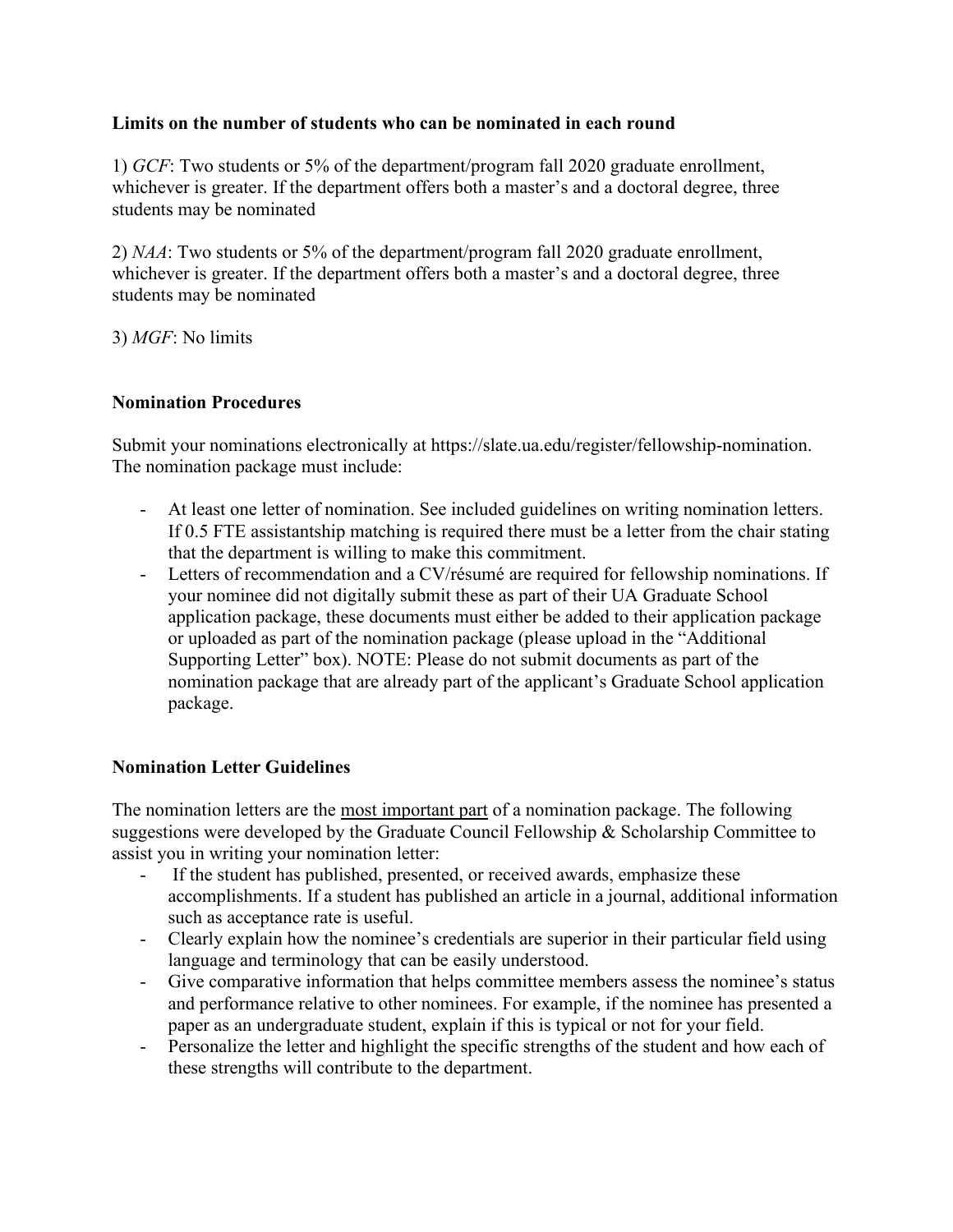- If the student has been accepted by other institutions, include information about these institutions.
- Explain weaknesses that are readily apparent in the applicant's materials. If a student has a low admission test score, offer some insight.
- Be concise and well organized. It is OK to use bullets and bold print to emphasize the main points that you want the committee member to remember about your nominee.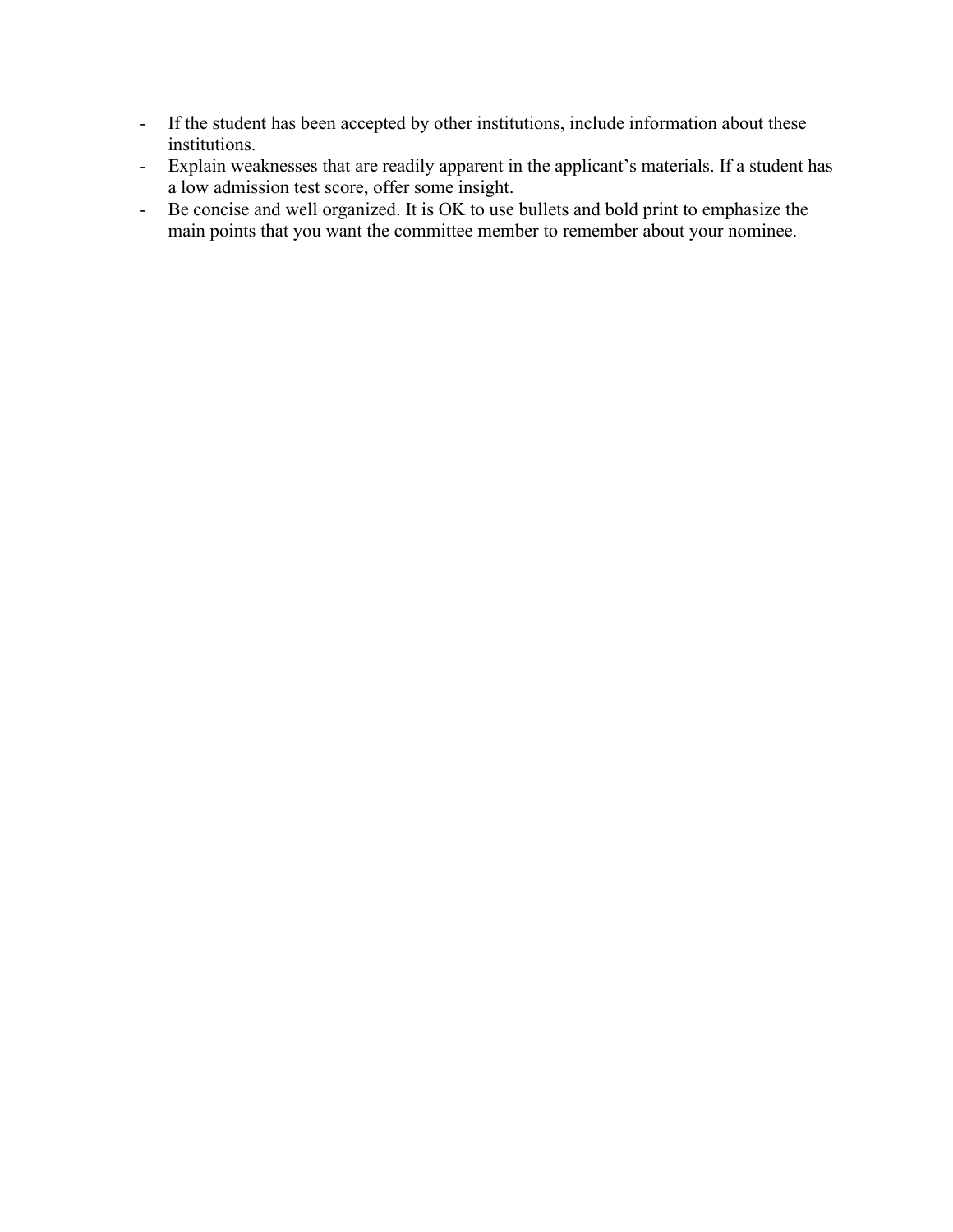# **Graduate Council Fellowship (GCF)**

I.

Rounds 2-4 are aimed at new graduate students who show excellence in their field and who might not commit to UA without this award. The second round nominees are eligible for one of three categories, whereas nominees in rounds 2-4 are eligible for the first two only:

1) **Regular GCF**: Fellowship support for 1 academic year. A commitment to a 0.5 FTE departmental assistantship is required in year 2 if an FEP is requested.

2) **Capstone GCF**: Up to 3 years of fellowship support (2 years for master's students). For doctoral students the nominee's department must commit to an additional 2 years of 0.5 FTE assistantship funding (the student will be supported by the fellowship in years 1, 3, and 5 and the assistantship in years 2 and 4). The Graduate Council Committee on Fellowships and Scholarships will select Capstone GCF recipients from the pool of nominees. Departments can indicate in the nomination materials that they would like their nominee to be considered for this fellowship.

3) **Franko GCF**: Up to five years of full fellowship support in the amount of \$25,000 per year. Does not require departmental FEP match or assistantship offer. Students cannot be specifically nominated for the Franko GCF, the Graduate Council will determine which students will receive this fellowship out of all GCF applicant's university wide. This fellowship is only awarded from the pool of nominees submitted during round 2.

II.

Round 1 is aimed at currently enrolled students who are in good academic standing and are continuing in the same degree program in the upcoming fall semester. There are three categories in which you can nominate students. Departments must commit to an additional year of a 0.50 FTE assistantship for students awarded fellowships in categories 1 and 2. The 0.5 FTE assistantship will be awarded in year 2. This commitment can come from internal or external funds. The three categories are:

**1) Proposal preparation**: Faculty who are working on a research project that will mature into a proposal submitted for external funding (prior to May 15, 2022) may nominate a student to assist with research related to proposal preparation. The planned proposal will have funds budgeted for graduate student support (stipend, in-state tuition, and fringe).

**2) Research and Creative Activity:** Awarded to students who are working under the supervision of a faculty member on a research project or creative activity for which any amount of external funding was received (student eligibility will not be affected by the amount of external funding supporting the project). The grant must be active during the upcoming academic year. The student may be working on their own individual project or a faculty driven project. For faculty driven projects, we anticipate that this award will provide resources to include a student in a project where student funding was not available, add an additional year of student support, or provide funding to an additional student who will further the goals of the funded project.

**3) Degree Completion:** Awarded to students in the FINAL year of their thesis, dissertation, or culminating experience (i.e. performance or final portfolio preparation). If applicable, students in this category must be admitted to candidacy. This award is not available to students whose degree will be earned based on coursework or exams alone, or some combination of coursework and exams alone.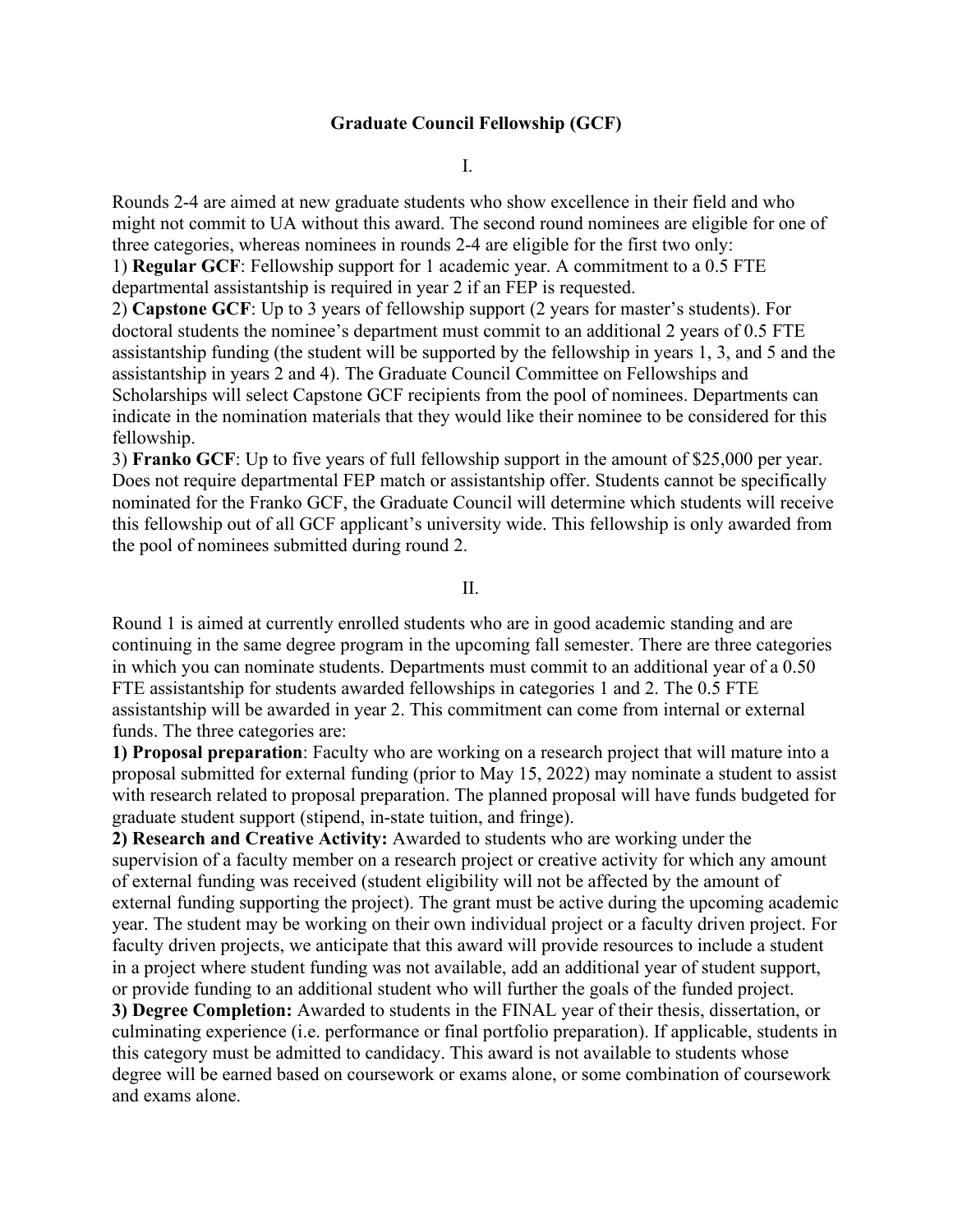Departments can choose to take part in the Fellowship Enhancement Partnership (FEP) program. For a maximum of five students (total for fellowship rounds 2, 3, and 4), departments can commit up to \$2000/student each year. This will be matched by the Graduate School for a maximum total stipend of \$24,000.

### IV.

Regular Graduate Council Fellowship support is for 1 year. The nominee's department must commit to a 0.5 FTE assistantship in year 2. Capstone Graduate Council Fellowships award up to 3 years of fellowship support. For doctoral students the nominee's department must commit to an additional 2 years of 0.5 FTE assistantship funding (the student will be supported by the fellowship in years 1, 3, and 5 and the assistantship in years 2 and 4).

Awardees who do not receive the FEP match are eligible to receive full-time summer assistantships. However, some students may elect to forgo this assistantship in order to devote their efforts to research, and their annual stipends will total \$20,000. Summer Graduate Teaching Assistantships (GRAs) will be offered in the amount of \$6,072. The student's advisor may instead offer the student a summer Graduate Research Assistantship (GRA). The amount of GRA will depend on the advisor's level of funding, but the minimum stipend for a fellowship recipient is \$4,000 for the summer term.

### V.

The nomination package must include at least one letter of nomination. If 0.5 FTE assistantship matching is required there must be a letter from the chair stating that the department is willing to make this commitment. A CV/résumé is also required for fellowship nominations. If your nominee did not digitally submit these as part of their UA Graduate School application package, these documents must either be added to their application package or uploaded as part of the nomination package (please upload in the "Additional Supporting Letter" box).

### VI.

After receiving a Graduate Council Fellowship, students will receive official notification from the Graduate School. The Graduate School facilitates all financial distributions, tuition waivers, and healthcare for fellowship recipients. Students will receive \$20,000 as a part of their fellowship divided evenly into 9 payments, deposited into the student's account the last business day of each month, August – April. Departmental FEP match, if applicable, will be paid during the summer months by the department.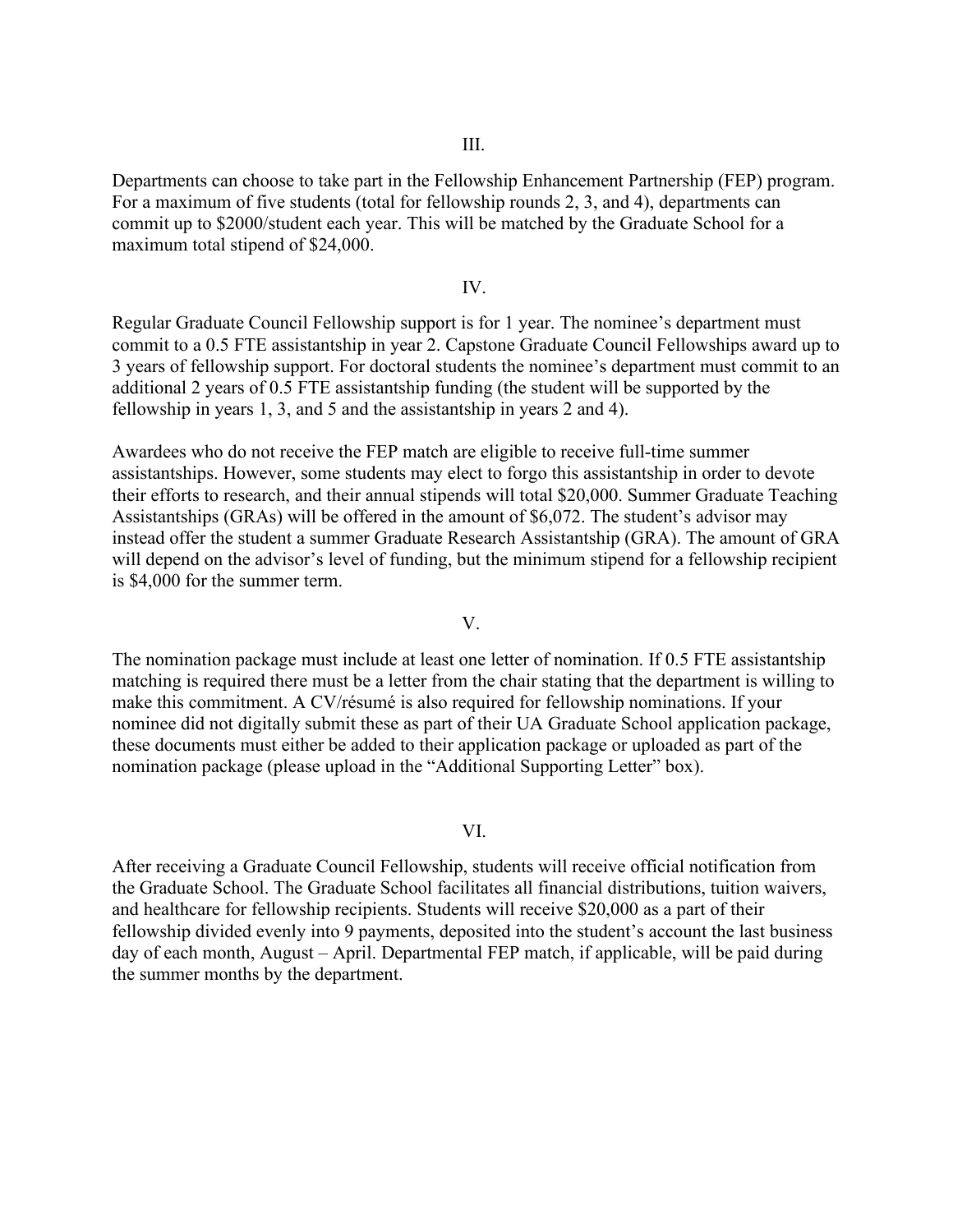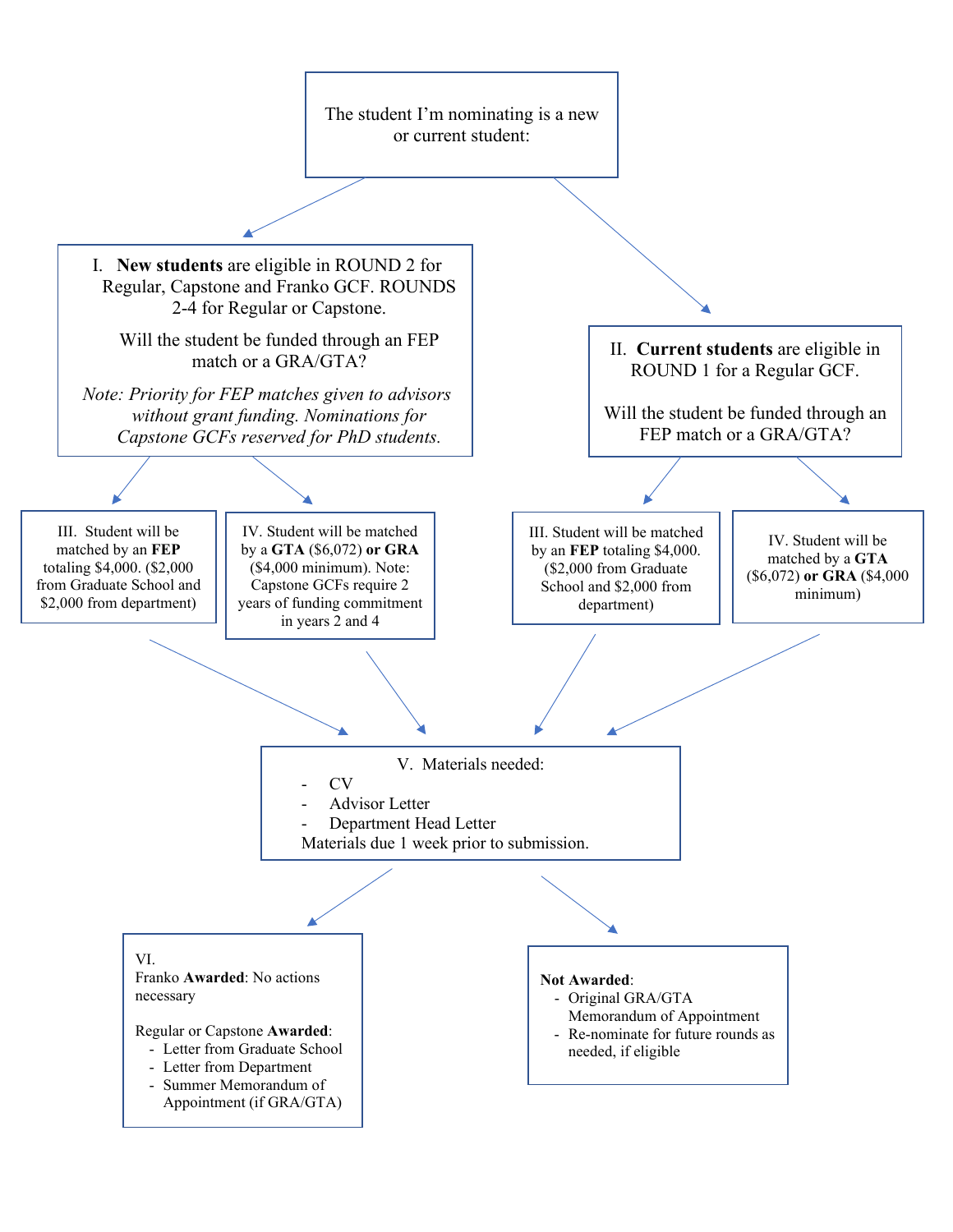# **McNair Graduate Fellowship (MGF)**

I.

To be eligible for an MGF, students must satisfy at least 1 of the following criteria:

- Completion of a McNair Scholars program as an undergraduate prior to the start of the upcoming fall semester.
- Low income AND a first-generation college student. For students nominated in this category Graduate School will contact the nominee to obtain a copy of the most recent tax return to verify eligibility. Please see <https://www2.ed.gov/about/offices/list/ope/trio/incomelevels.html> for the definition of low income used for this purpose.
- A member of a group traditionally underrepresented in graduate education (Hispanic, African American, Native American, Native Hawaiian, Pacific Islander).

*Preference is given to students who have completed an undergraduate McNair Scholars program. International students are not eligible.* 

## II.

Departments can choose to take part in the Fellowship Enhancement Partnership (FEP) program. For a maximum of five students (total for fellowship rounds 2, 3, and 4), departments can commit up to \$2000/student each year. This will be matched by the Graduate School for a maximum total stipend of \$24,000. Dean's Enhancement Awards may also act as funding match, if awarded.

## III.

Regular McNair Fellowship support is for up to 2 years (1 year for master's students). For doctoral students the nominee's department must commit to a 0.5 FTE assistantship in years 3 and 4. For master's students the nominee's department must commit to a 0.5 FTE assistantship in year 2.

Capstone McNair Fellowships award up to 3 years of fellowship support (two years for master's students). The nominee's department must commit to an additional 2 years of 0.5 FTE assistantship funding (the student will be supported by the fellowship in years 1, 3, and 5 and the assistantship in years 2 and 4). The Graduate Council Committee on Fellowships and Scholarships will select Capstone MGF recipients from the pool of nominees. Departments can indicate in the nomination materials that they would like their nominee to be considered for this fellowship.

Awardees who do not receive the FEP match are eligible to receive full-time summer assistantships. However, some students may elect to forgo this assistantship in order to devote their efforts to research, and their annual stipends will total \$20,000. Summer Graduate Teaching Assistantships (GRAs) will be offered in the amount of \$6,072. The student's advisor may instead offer the student a summer Graduate Research Assistantship (GRA). The amount of GRA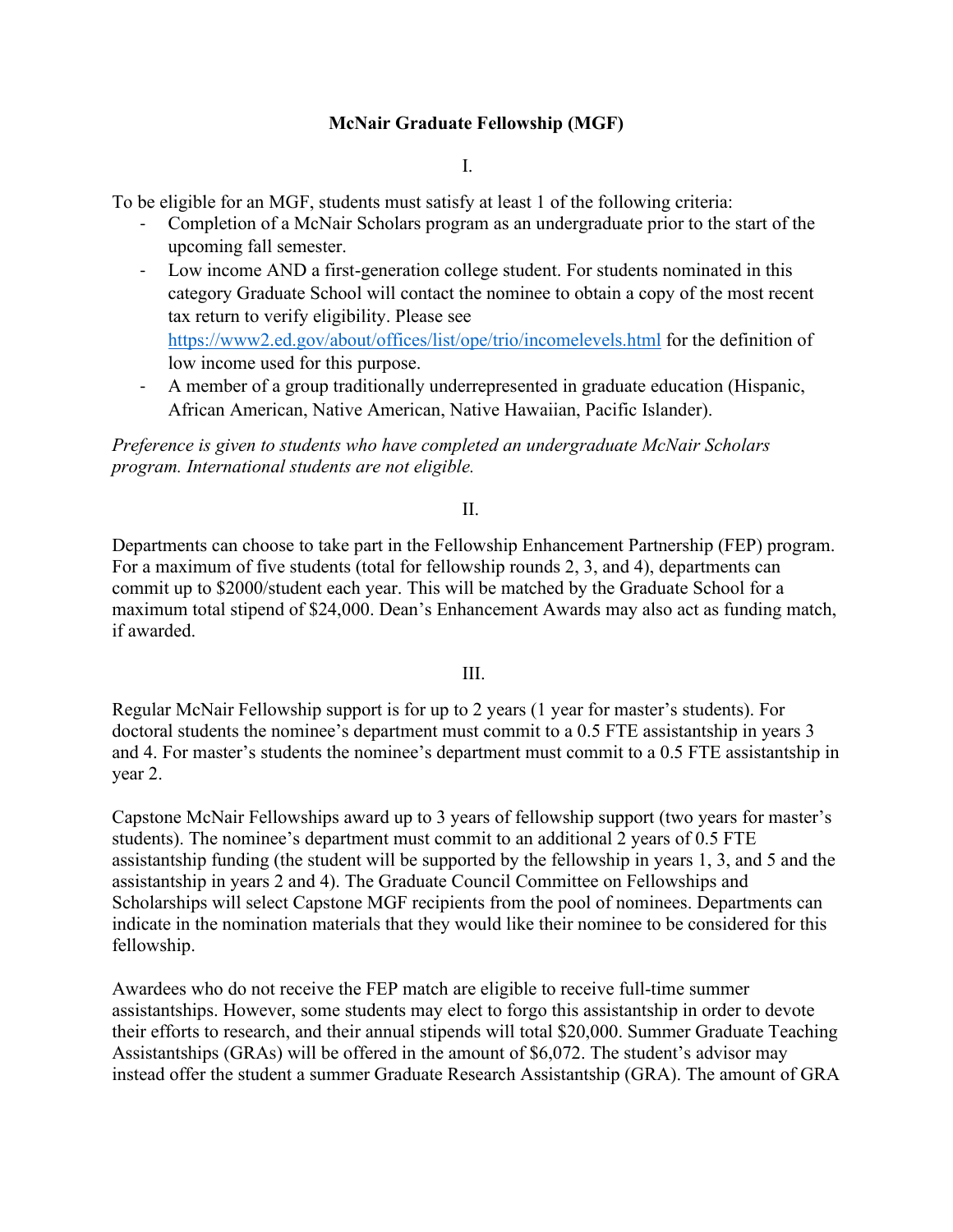will depend on the advisor's level of funding, but the minimum stipend for a fellowship recipient is \$4,000 for the summer term.

#### IV.

The nomination package must include at least one letter of nomination. If 0.5 FTE assistantship matching is required there must be a letter from the chair stating that the department is willing to make this commitment. A CV/résumé is also required for fellowship nominations. If your nominee did not digitally submit these as part of their UA Graduate School application package, these documents must either be added to their application package or uploaded as part of the nomination package (please upload in the "Additional Supporting Letter" box).

#### V.

After receiving a McNair fellowship, students will receive official notification from the Graduate School. The Graduate School facilitates all financial distributions, tuition waivers, and healthcare for fellowship recipients. Students will receive \$20,000 as a part of their McNair fellowship divided evenly into 9 payments, deposited into the student's account the last business day of each month, August – April. Departmental FEP matches will be paid during the summer months.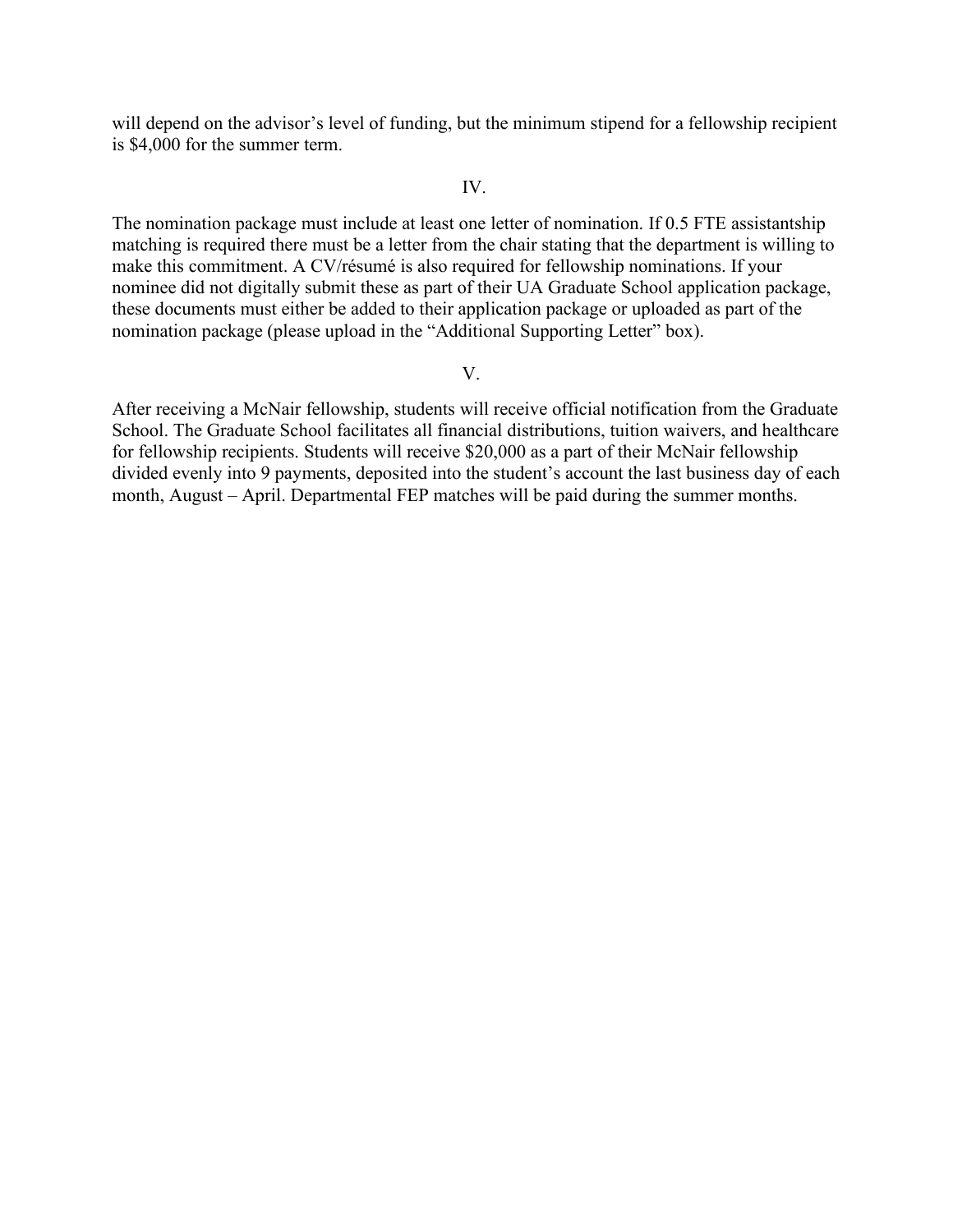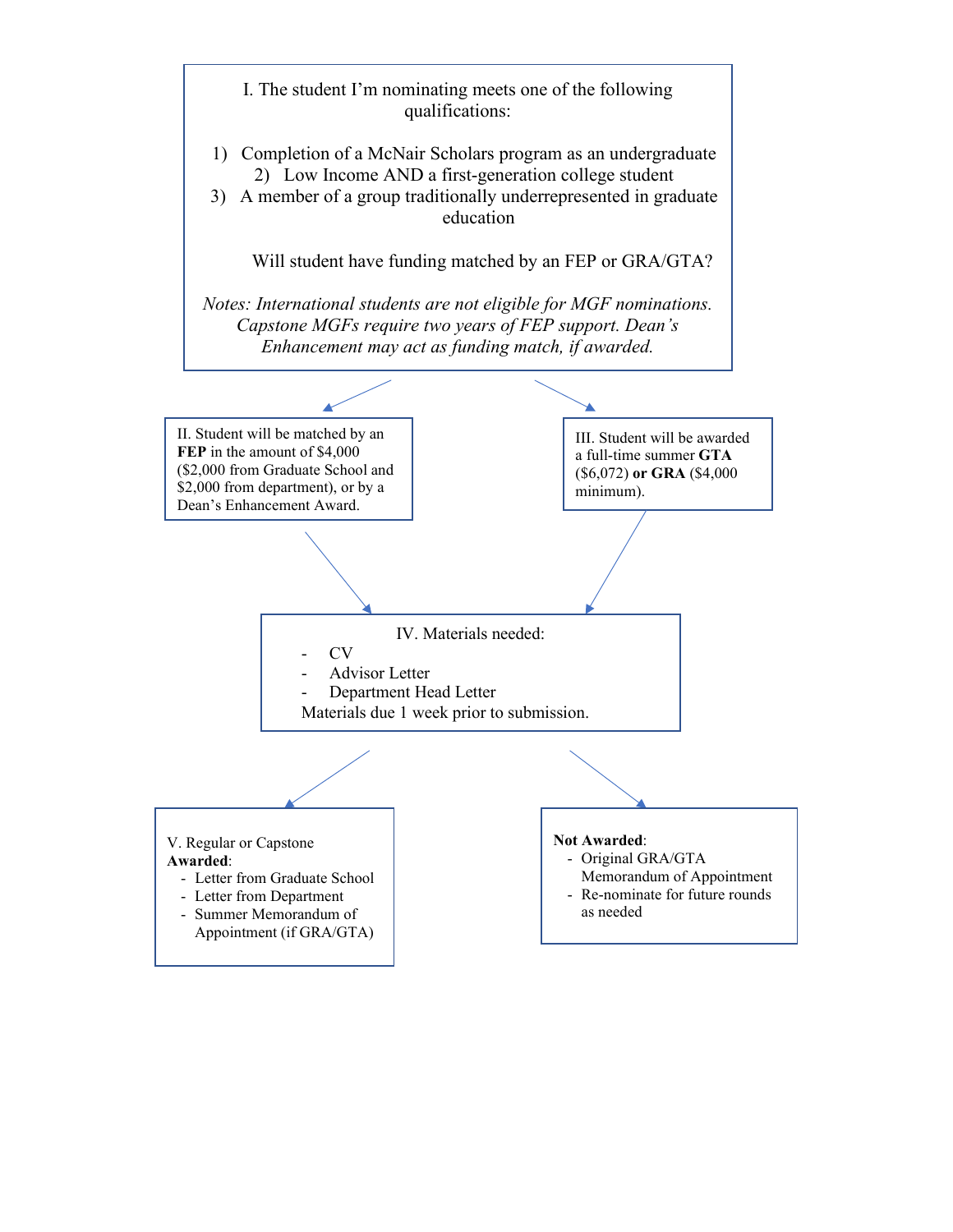## **National Alumni Association Fellowship (NAA)**

I.

To be eligible for a NAA, the nominee must be an Alabama resident for tuition purposes. There are no exceptions to this rule. NAA is a one-year, non-renewable fellowship in the amount of \$20,000.

Round 1 is aimed at currently enrolled students in good academic standing who will be continuing in the same degree program. Rounds 2-4 are aimed at new graduate students.

### II.

NAA awardees are not eligible for FEP match. Awardees are eligible to receive full-time summer assistantships. However, some students may elect to forgo this assistantship in order to devote their efforts to research, and their annual stipends will total \$20,000. Summer Graduate Teaching Assistantships (GRAs) will be in the amount of \$6,072. The student's advisor may instead offer the student a summer Graduate Research Assistantship (GRA). The amount of GRA will depend on the advisor's level of funding, but the minimum stipend for a fellowship recipient is \$4,000 for the summer term.

### III.

The nomination package must include at least one letter of nomination. A CV/résumé is also required for fellowship nominations. If your nominee did not digitally submit these as part of their UA Graduate School application package, these documents must either be added to their application package or uploaded as part of the nomination package (please upload in the "Additional Supporting Letter" box).

## IV.

After receiving a NAA fellowship, students will receive official notification from the Graduate School. The Graduate School facilitates all financial distributions, tuition waivers, and healthcare for fellowship recipients. Students will receive \$20,000 as a part of their fellowship divided evenly into 9 payments, deposited into the student's account the last business day of each month, August – April.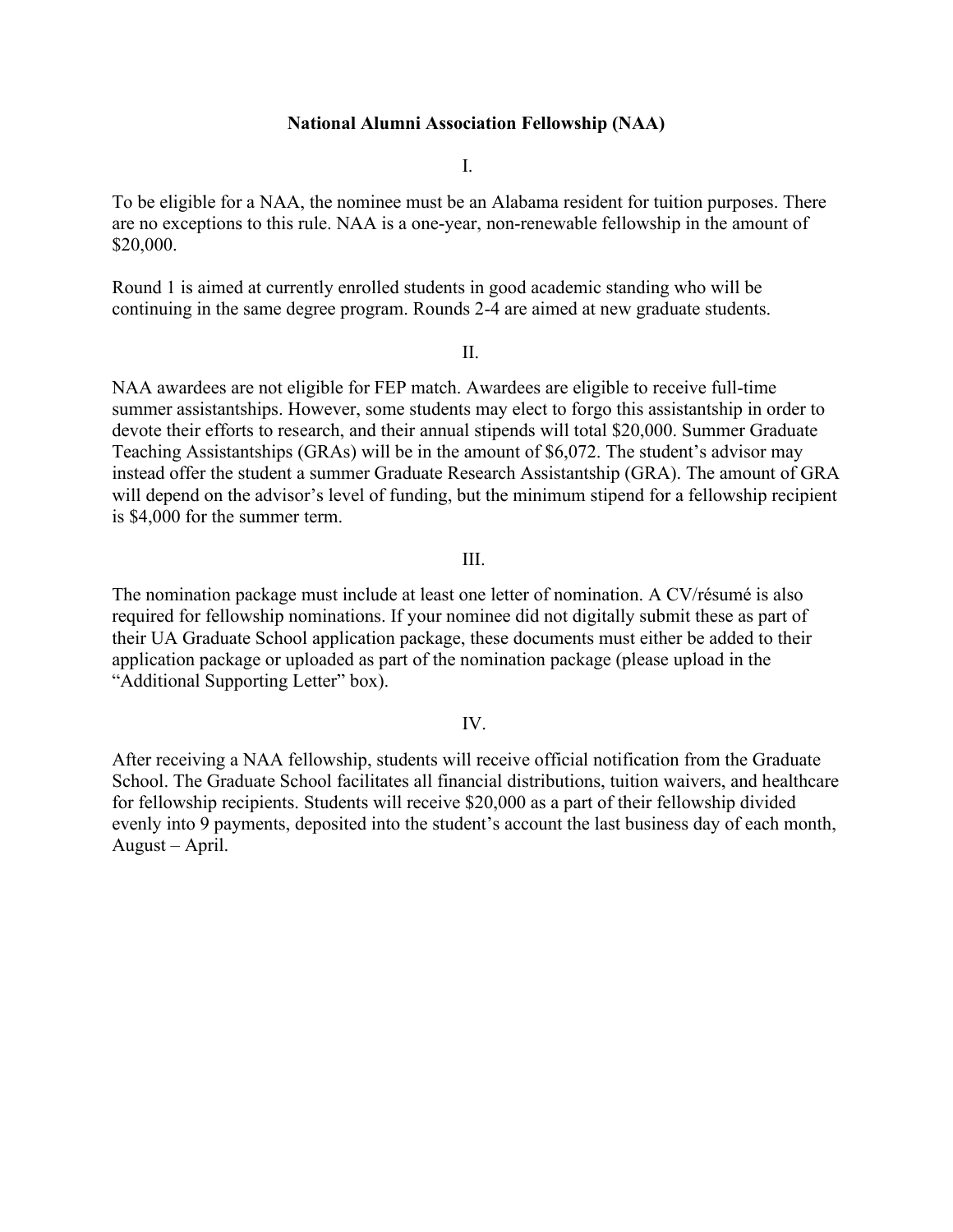